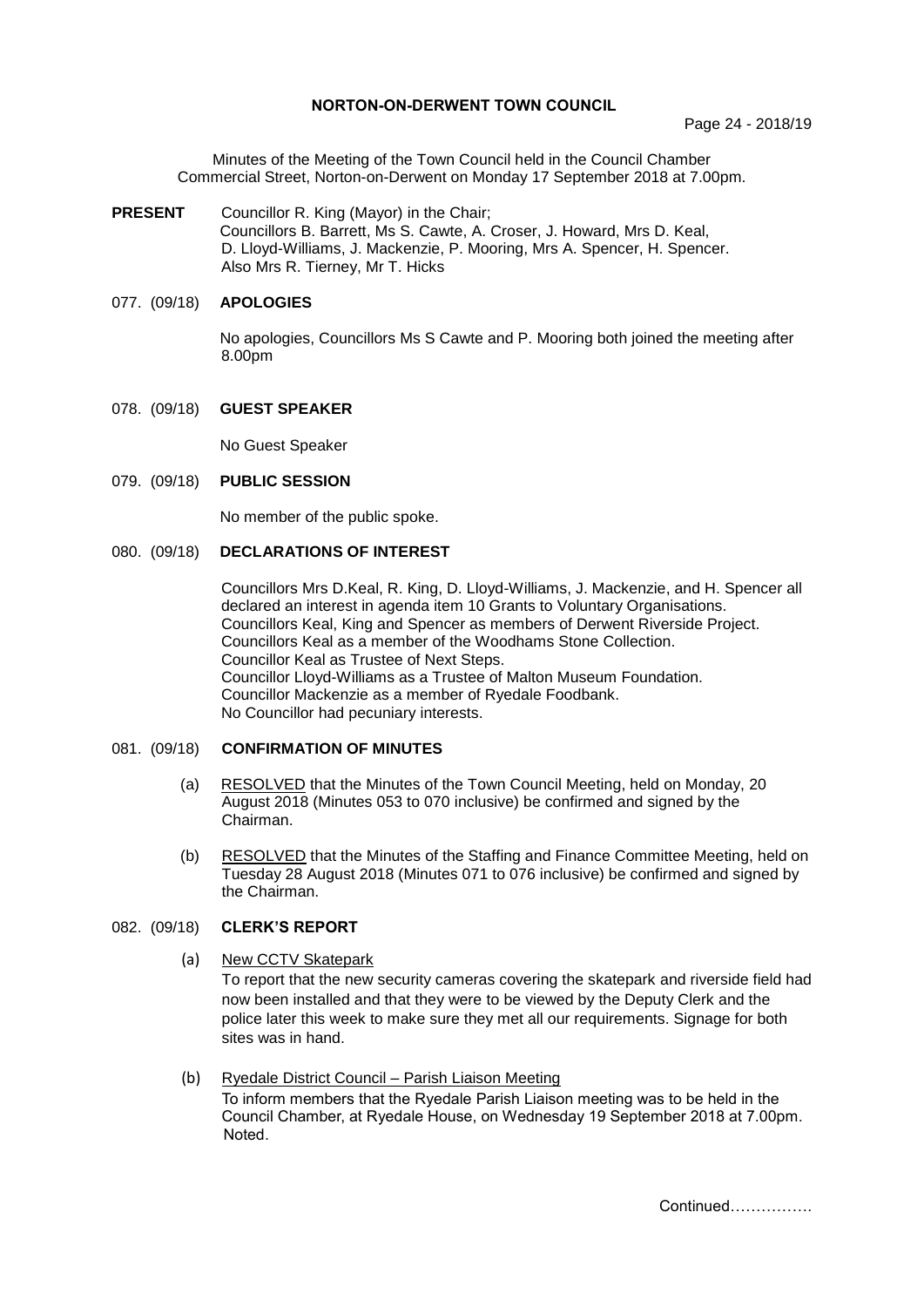# 083. (09/18) **TOWN MAYOR'S REPORT**

## (a) Book Festival

The Mayor reported that the Ryedale Book Festival was taking place this coming week, Friday 21 September and Saturday 22 September. There were many events at various locations around Malton. Noted.

# (b) White Lining

The Mayor reported on the poor condition of the road lining around the town and how this could impact on road safety.

In reply it was noted that highways had begun the process of remarking roads in Malton.

(c) Charity Ball

The Mayor reported that it was his intention to hold a 'Charity Ball' in May of 2019, more details to follow in due course. Noted.

## 084. (09/18) **FINANCIAL MATTERS**

- (a) Accounts paid and for payment The Clerk reported that accounts nos. 086 to 093 inclusive, amounting to £8,166.00 had been paid since the last meeting of the Council. RESOLVED that account nos. 094 to 098 inclusive, amounting to £1,108.01 be paid. Cheques were drawn and signed accordingly.
- (b) Financial report

The Clerk's financial report for the period 01.08.18 to 31.08.18 was received.

- (c) Budgetary monitoring The Clerk's report for the period ending 31 August 2018 was received.
- (d) External Audit

To report completion of the External Audit for the year to 31 March 2018. The Annual Governance and Accountability Return was now available for inspection and had been published on the Town Council Web-site.

# 085. (09/18) **PLANNING MATTERS**

(a) Planning applications referred to the Town Council by Ryedale District Council, and North Yorkshire County Council for comment and/or recommendation were dealt with as follows: -

# NY/2018/0167/FUL Retrospective application for a 2.4 hectare extension to an inert and demolition recycling area on land at; Whitewall Quarry, Welham Road, Norton.

- RESOLVED: Recommend Refusal on the following grounds; (i) Members expressed great concern that this had been allowed to happen in the first place and there would appear to be a total lack of enforcement as
- regards planning or conditions on planning. (ii) The quarry site would appear to be turning into a heavy duty industrial based
- business which in the opinion of this council is far removed from its original use, and should be located on a properly designated industrial estate away from residential properties.
- (iii) Traffic congestion generated from the quarry has increased considerably of late throughout the town and is a major problem which is not helped when all traffic entering or leaving the quarry has to travel either through a largely residential area or use totally unsuitable rural roads.

Members expressed their hope that once the quarrying permission expires all other uses on this site are curtailed and removed to a more suitable location.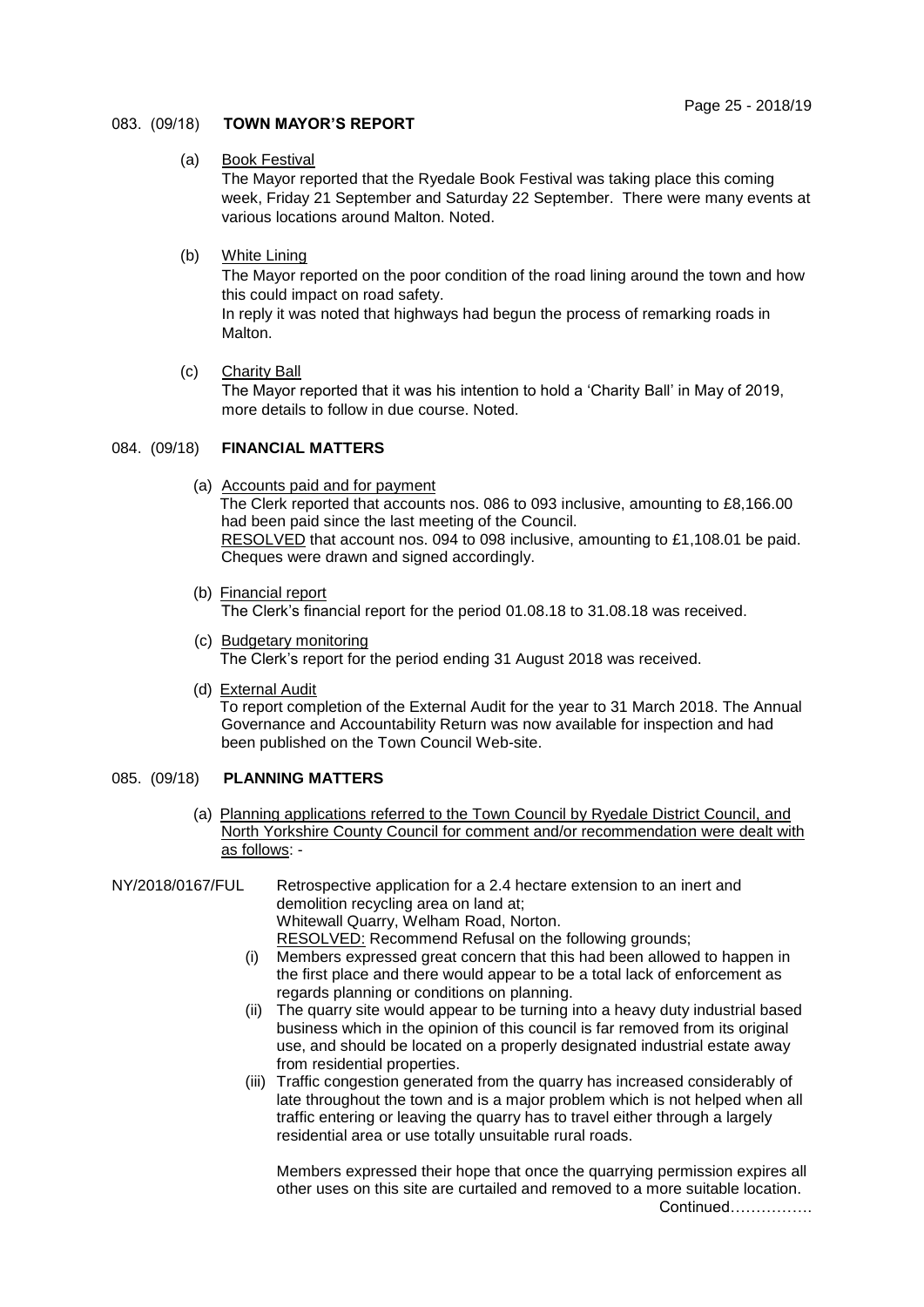# 085. (09/18) **PLANNING MATTERS** (continued)

| 18/00848/HOUSE                                                    | Alteration to existing garage to form additional living accommodation to<br>include installation of 1no. window to ground floor (retrospective).<br>31 Beckside, Norton.<br>RESOLVED While members have no objection to the alteration of the garage,<br>they have concerns that this is yet another retrospective application and<br>object to the lack of any recourse that might be available. |
|-------------------------------------------------------------------|---------------------------------------------------------------------------------------------------------------------------------------------------------------------------------------------------------------------------------------------------------------------------------------------------------------------------------------------------------------------------------------------------|
| 18/00598/FUL                                                      | Erection of a single storey pitched roof extension to form 3no. additional<br>residents bedrooms (overall net increase of 2no. residents bedrooms)<br>following internal alterations to form Managers accommodation.<br>Wellington House, 63 Wood Street, Norton, YO17 9BB<br>RESOLVED Recommend Approval.                                                                                        |
| 18/00821/FUL                                                      | Change of use from 1no. four bedroom flat and 1no. one bedroom flat to a<br>seven room HMO (house of multiple occupation) including conversion of the<br>attached garage to a room.<br>41 Wood Street, Norton.<br><b>RESOLVED</b> Recommend Refusal. Members consider this to be a gross<br>overdevelopment of the property with a lack of any amenity area.                                      |
| 18/00784/FUL                                                      | Retention of site for use as a hand car wash with retention of associated<br>equipment to include two containers, car port, two static signs and<br>entrance/exit gates.<br>5 Church Street, Norton.<br>RESOLVED Recommend Approval for a limited time, preferably limited to one<br>year, due to flood prevention management works being required in this area<br>in the future.                 |
| 18/00915/TPO                                                      | Crown thin horse chestnut by 15%.<br>Chestnut View, 127c Langton Road, Norton, YO17 9AE<br><b>RESOLVED</b> Recommend Approval                                                                                                                                                                                                                                                                     |
| To receive decisions notified by Ryedale District Council.<br>(b) |                                                                                                                                                                                                                                                                                                                                                                                                   |
| Approved<br>18/00738/HOUSE                                        | Erection of two storey extension to front elevation.<br>7 Mallard View, Norton, YO17 9EW.                                                                                                                                                                                                                                                                                                         |
| 18/00709/HOUSE                                                    | Erection of single storey extension to rear elevation and single storey<br>extension to side elevation to include formation of pitched roof.<br>Anise, 64 St Nicholas Street, Norton, YO17 9AQ.                                                                                                                                                                                                   |
| 086. (09/18)                                                      | <b>STAFFING AND FINANCE COMMITTEE</b>                                                                                                                                                                                                                                                                                                                                                             |
| (a)                                                               | <b>Standing Orders</b><br>RESOLVED that the updated Standing Orders be confirmed as approved by the<br>staffing and finance committee.                                                                                                                                                                                                                                                            |
| (b)                                                               | <b>Financial Regulations</b><br>RESOLVED that the financial regulations be confirmed as approved by the staffing<br>and finance committee.                                                                                                                                                                                                                                                        |
| (c)                                                               | <b>System and Terms of Reference for the Internal Audit</b><br>RESOLVED that the system and terms of reference for the internal audit be confirmed<br>as approved by the staffing and finance committee.                                                                                                                                                                                          |
| (d)                                                               | <b>System of Internal Control</b><br>RESOLVED that the system of internal control be confirmed as approved by the<br>staffing and finance committee.                                                                                                                                                                                                                                              |
|                                                                   | Continued                                                                                                                                                                                                                                                                                                                                                                                         |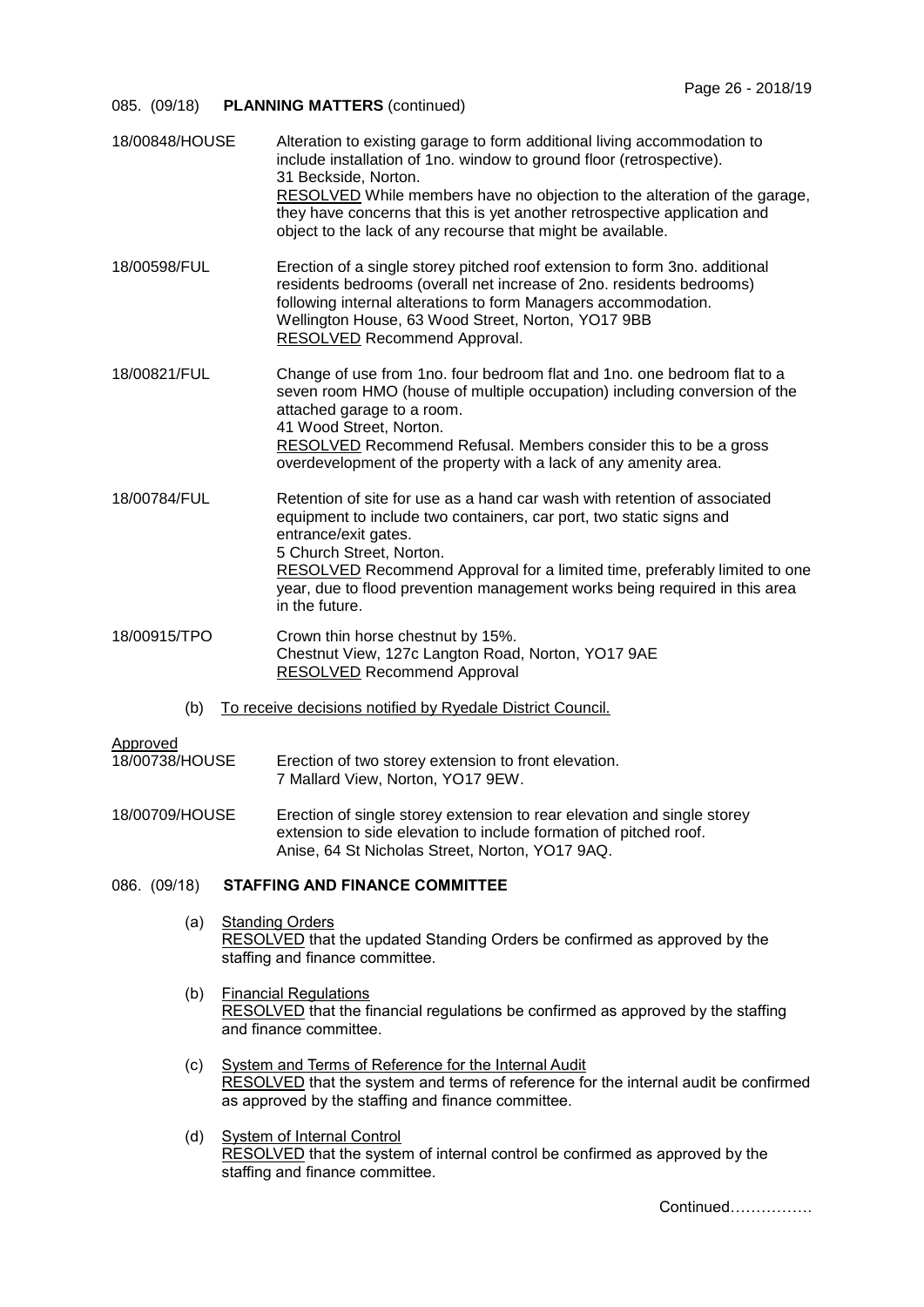#### 087. (09/18) **GRANTS TO VOLUNTARY ORGANISATIONS**

RESOLVED that due to financially sensitive information being presented all grant applications to be considered as an exempt item at the end of the meeting.

#### 088. (09/18) **MALTON MUSEUM REPRESENTATIVE**

As it was impossible for the current representative to attend meetings of the Museum Committee, due to work commitments, it was agreed that a new representative be appointed.

RESOLVED that the Malton Museum representative be Councillor John Howard. Details to be forwarded to the Museum Committee.

# 089. (09/18) **PROPOSAL TO CATEGORISE FRACKING AS PERMITTED DEVELOPMENT**

Members received details of the Government Consultation on the proposal to categorise fracking as permitted development thus removing any local decision making. They are also proposing to bring the production phase of fracking under Nationally Significant Infrastructure Projects, to be decided centrally by government and the planning inspectorate. These proposals would over-ride local plans, local planning and local democratic decisions. RESOLVED the following;

1. This council endorses local control of fracking by Mineral Planning Authorities;

2. This council supports the current North Yorkshire Minerals and Waste Joint Plan;

3. This council will respond to the government consultation on these proposals, by rejecting the changes proposed for Permitted Development and Nationally Significant Infrastructure Projects as inappropriate and with the view that the North Yorkshire Minerals and Waste Joint Plan should have primacy for all planning decisions at all stages of fracking;

4. Norton Town Council will write to North Yorkshire County Council to ask that it supports this opposition to the government proposals on the use of Permitted Development and Nationally Significant Infrastructure Projects when related to fracking.

Note: Members voted for this resolution by a majority; Councillor John Howard voted against.

# 090. (09/18) **EASTFIELD ALLOTMENT GARAGE SITES**

Members reviewed the cost of ground rent on the Eastfield Garage site. RESOLVED that as from April 2019 the ground rent would rise to £25.00 per annum. To be reviewed annually.

# 091. (09/18) **RAISED PAVING AT BUS STOPS**

Members were made aware that certain bus stops within the town were lacking appropriate paving, which made it difficult for certain residents to enter or disembark from the bus.

Agreed by members that before progressing on this matter, councillors would undertake a survey of all bus stops within the town and ascertain which ones required attention. This item to be placed on the agenda for a future meeting.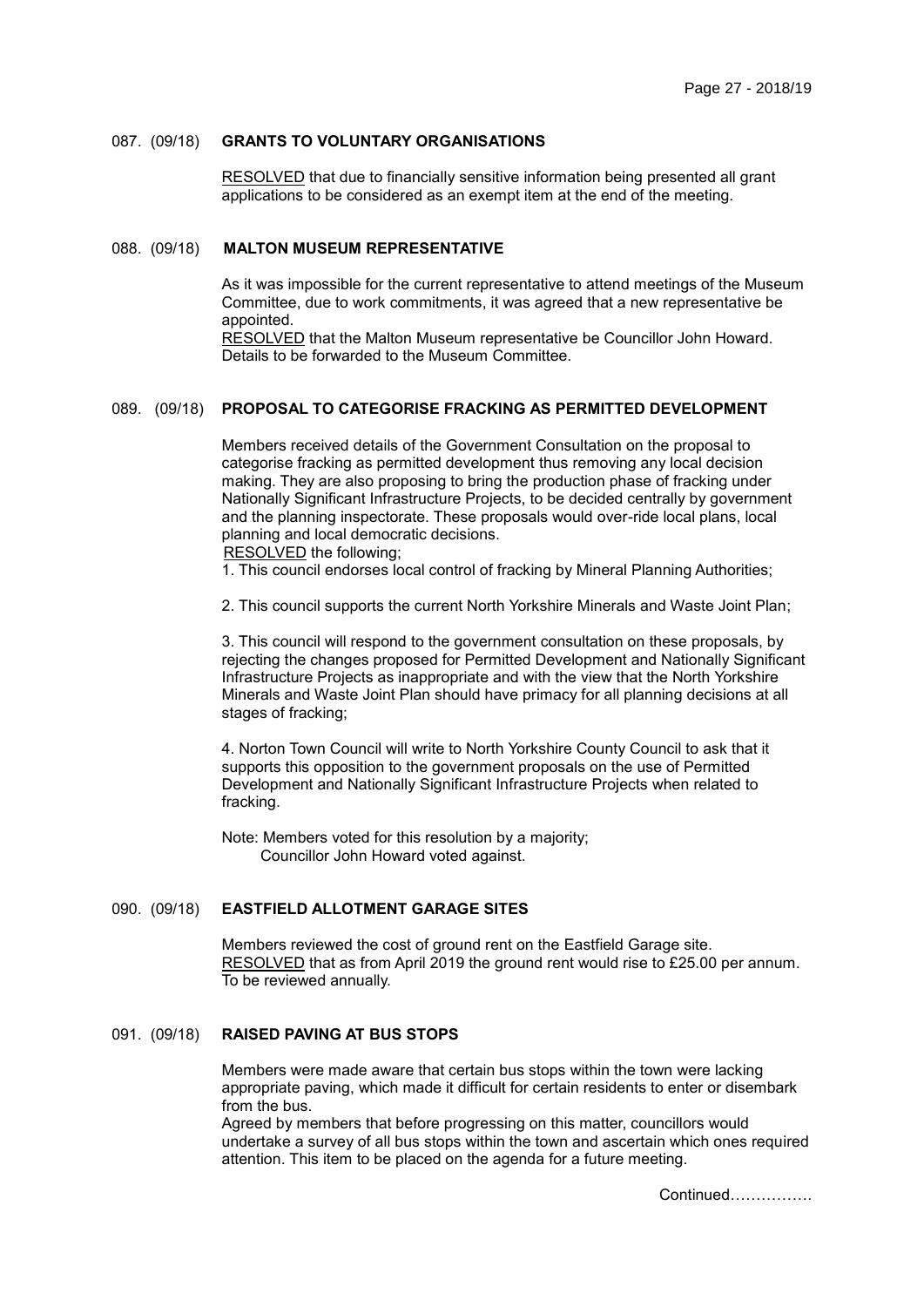#### 092. (09/18) **PERIMETER FENCING TO MULTI USE GAMES AREA, KING GEORGE'S FIELD**

Members received a report on the repairs needed to the fencing surrounding the Multi Use Games Area at King George's Field, along with three quotations for repairing the same.

RESOLVED to approve the quotation received from Lightmain in the sum of £5,251 plus V.A.T. this to provide extensions to three sides of the court in medium duty sports fencing.

#### 093. (09/18) **CORRESPONDENCE**

- (a) Norton and Malton Crime Statistics August 2018. For information. Noted
- (b) Letter requesting the installation of a labyrinth made from sawdust on the Riverside Field. – Members to allow the installation. Noted.
- (c) North Yorkshire County Council request for volunteers to assist in monitoring the HGV restriction at the level crossing – members noted the request, no volunteers forthcoming.
- (d) NHS Scarborough and Ryedale Clinical Commissioning Group, invitation to attend an event known as the 'Commissioning Maze' to be held at Malton and Norton Rugby Club on the 24 October 2018, at 6.00pm – members to inform the Clerk of their intentions to attend. Noted.

# 094. (09/18) **REPORTS OF REPRESENTATIVES ON OTHER ORGANISATIONS**

Councillor Lloyd-Williams updated members on the Neighbourhood Plan, stating that the steering group were hoping to have the plan ready for public consultation in January. More funding had been applied for. Noted.

Councillor Spencer reported that the Castle Garden open day had been successful and was well attended. Noted.

Councillor Mooring reported that the new CCTV system for the town was in the process of being installed. Noted.

#### 095. (09/18) **MEMBERS QUESTIONS**

Councillor Mrs Spencer, reported on the 'Fun Day' held at King George's Field, organised by local churches together. It had been a great success and was well attended by the local children. Noted.

Councillor Mrs Spencer also complemented the tidy group, of which Councillor Croser was a member, on the voluntary work undertaken by them, in clearing the footpath along Langton Road. Noted.

Councillor Mrs Keal reported that it was good to see that the 'Duck Crossing' sign had now been installed on Welham Road, and that data for the speeding signs was still ongoing. She also asked if the sign banning cycling on the public right of way from Lakeside could be replaced as it was in an appalling condition. Noted.

#### 096. (09/18) **EXCLUDED ITEM**

RESOLVED that under the Public Bodies (Admission to Meetings) Act 1960, members of the press and public be excluded for the following item of business as the council considers that the business to be transacted is prejudicial to the public interest.

#### (a) Grants to Voluntary Organisations

The Clerk had circulated a list of organisations that had applied for a grant together with a schedule of grants awarded over the past three years. RESOLVED that the council in accordance with its powers under section 137 of the Local Government Act 1972, should incur the following expenditure which in the opinion of the council is in the interests of the area and its inhabitants and will benefit them in a manner commensurate with the expenditure:-